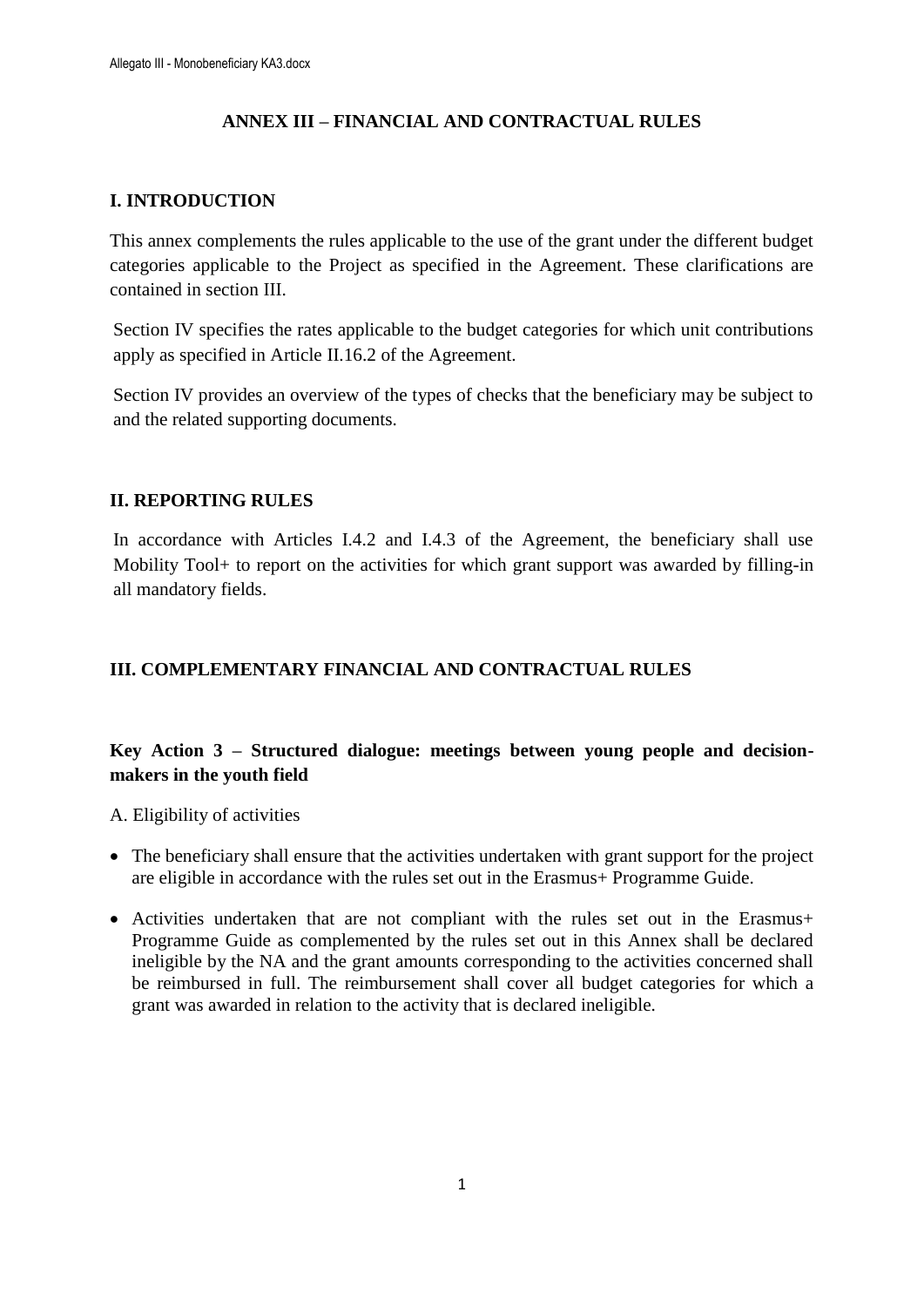### B. Eligibility of expenses

- 1. Travel
- The beneficiary shall report in Mobility Tool+ the place of departure and the place of arrival for each participant for which grant support for travel was awarded. In case no travel took place, the beneficiary shall report that situation accordingly in Mobility Tool+ for the participant concerned.
- For the establishment of the distance band applicable, the beneficiary shall use the on-line distance calculator available on the Commission's website at http://ec.europa.eu/programmes/erasmus-plus/tools/distance\_en.htm. Mobility Tool+ will calculate the grant amounts for travel based on the applicable unit contribution rates.
- By default, the place of origin is understood as the place of residence of the participant and the place of venue as the place where the beneficiary is located. If a different place of origin or venue is reported, the beneficiary shall provide the reason for this difference in Mobility Tool+.

### 2. Organisational support

- The beneficiary shall report in Mobility Tool + the start and end dates of the meeting for each participant. If necessary due to the time needed for travelling, the beneficiary may add one day for travel directly before the first day of the meeting and one day for travel directly following the last day of the meeting; these extra days for travel will be considered for the calculation of the organisational support.
- Mobility Tool+ will calculate the grant amounts for organisational support based on the applicable unit contribution rates.
	- 3. Special needs support
- The beneficiary shall report in Mobility Tool + whether additional grant support for special needs support was used for any of the participants with special needs.
- In such case, the beneficiary shall report in Mobility Tool + the type of expenses as well as the real amount of costs incurred.
	- 4. Exceptional costs
- Exceptional costs can cover only the costs stipulated in Article II.16.4 of the Agreement.
- The beneficiary shall report in Mobility Tool+ the type of expenses and the real costs incurred for exceptional costs.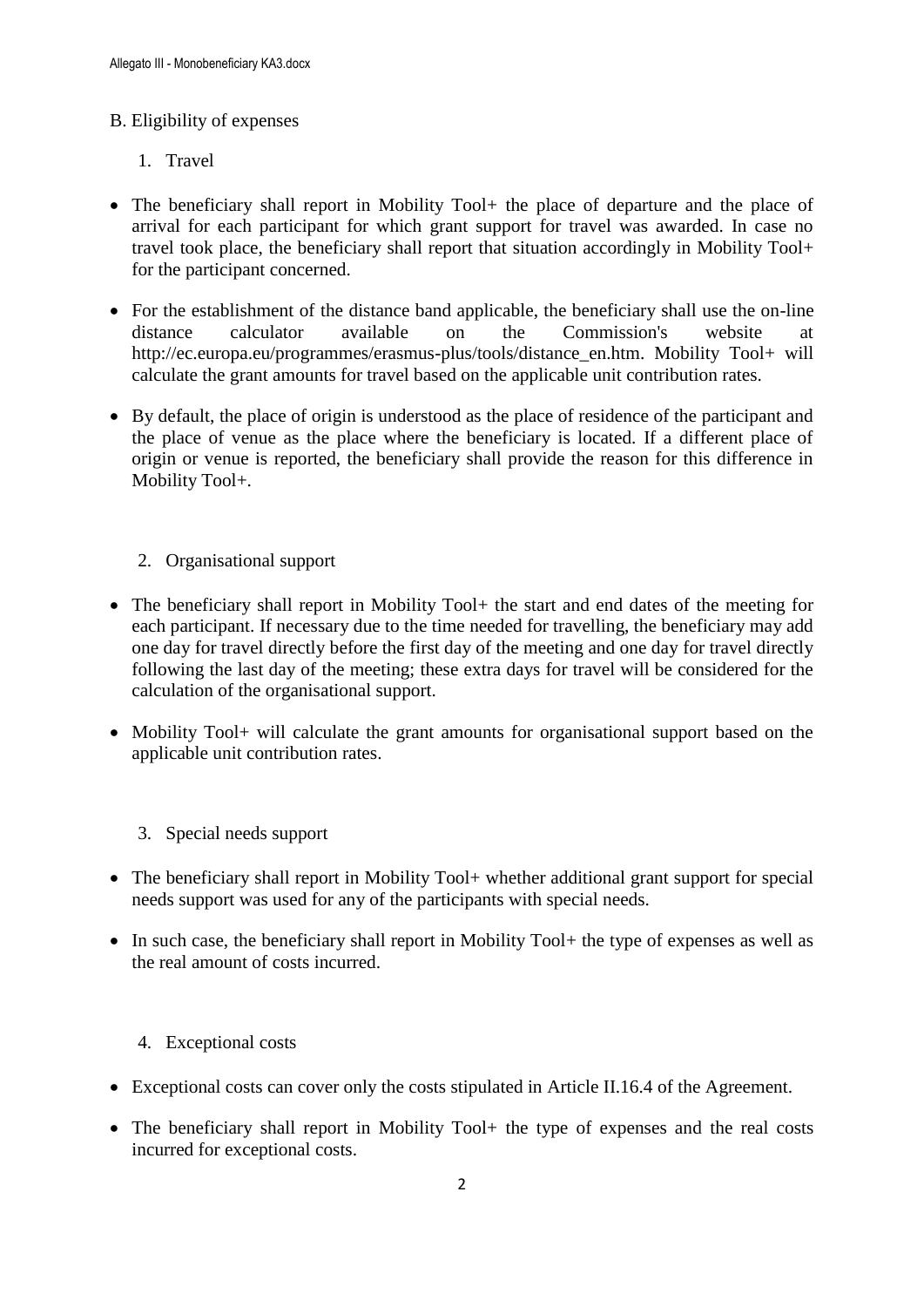For exceptional costs, the beneficiary is required to provide all supporting documents at final report stage.

#### B. Grant reduction for poor, partial or late implementation

- Poor, partial or late implementation of the Project may be established by the NA on the basis of the final report submitted by the beneficiary.
- The NA may consider also information received from any other relevant source, proving that the Project is not implemented in accordance with the contractual provisions. Other sources of information may include monitoring visits, desk checks or on the spot checks undertaken by the NA.
- The final report will be assessed on the basis of quality criteria and scored on a total of maximum 100 points. If the final report scores below 50 points in total, the NA may reduce the final grant amount for organisational support on the basis of poor, partial or late implementation of the Project even if all activities reported were eligible and actually took place.
- The final report will be assessed, using a common set of quality criteria focusing on:
	- o The extent to which the Project was implemented in line with the approved grant application
	- o The quality of non-formal learning participative methods used and the involvement of young people during all the stages of the Project
	- o The impact on participants and participating organisations
	- o The quality of the practical arrangements, management and support modalities
	- o The quality and scope of the dissemination activities undertaken
- A grant reduction based on poor, partial or late implementation may be applied to the total final amount of eligible expenses for organisational support and may be of:
	- o 25% if the final report scores at least 40 points and below 50 points;
	- o 50% if the final report scores at least 25 points and below 40 points;
	- o 75% if the final report scores below 25 points.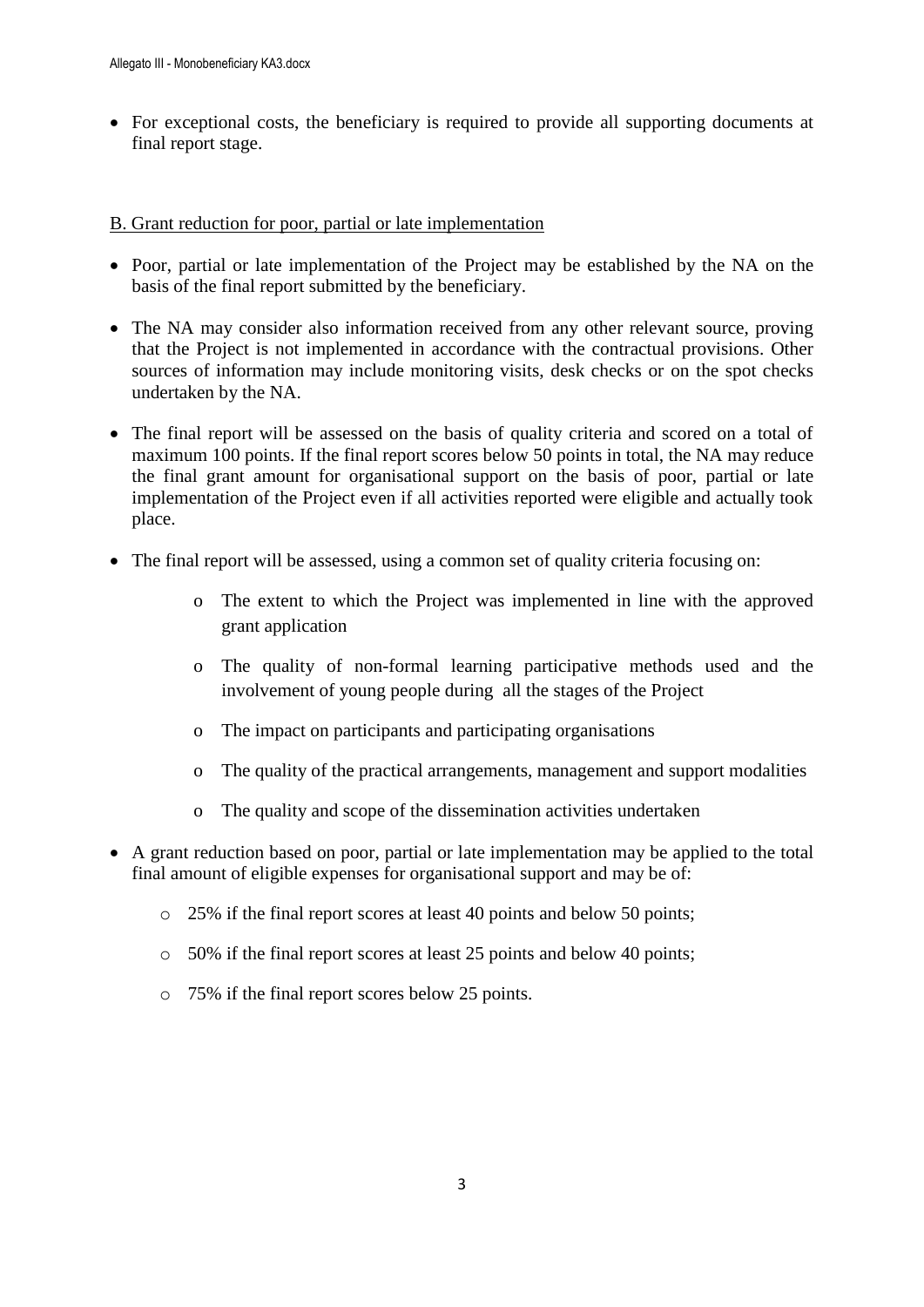# **IV. Rates applicable for unit contributions**

# **Key Action 3 – Structured dialogue in the youth field**

# **1. Travel**

| For travel distances between 10 and 99KM:  |
|--------------------------------------------|
| 20 EUR per participant                     |
| For travel distances between 100 and 499   |
| KM:                                        |
| 80 EUR per participant                     |
| For travel distances between 500 and 1999  |
| KM:                                        |
| 170 EUR per participant                    |
| For travel distances between 2000 and 2999 |
| KM:                                        |
| 270 EUR per participant                    |
| For travel distances between 3000 and 3999 |
| KM:                                        |
| 400 EUR per participant                    |
| For travel distances between 4000 and 7999 |
| KM:                                        |
| 620 EUR per participant                    |
| For travel distances of 8000 KM or more:   |
| 830 EUR per participant                    |

Nota bene: the travel distance represents a single way distance from the place of origin to the venue, whereas the amount covers the contribution to the return travel to and from the venue.

# **2. Organisational support**

| <b>Receiving country</b> | <b>Amount in EUR</b><br>per day per<br>participant |
|--------------------------|----------------------------------------------------|
| <b>Belgium</b>           | 37                                                 |
| <b>Bulgaria</b>          | 32                                                 |
| <b>Czech Republic</b>    | 32                                                 |
| <b>Denmark</b>           | 40                                                 |
| <b>Germany</b>           | 33                                                 |
| <b>Estonia</b>           | 33                                                 |
| <b>Ireland</b>           | 39                                                 |
| <b>Greece</b>            | 38                                                 |
| Spain                    | 34                                                 |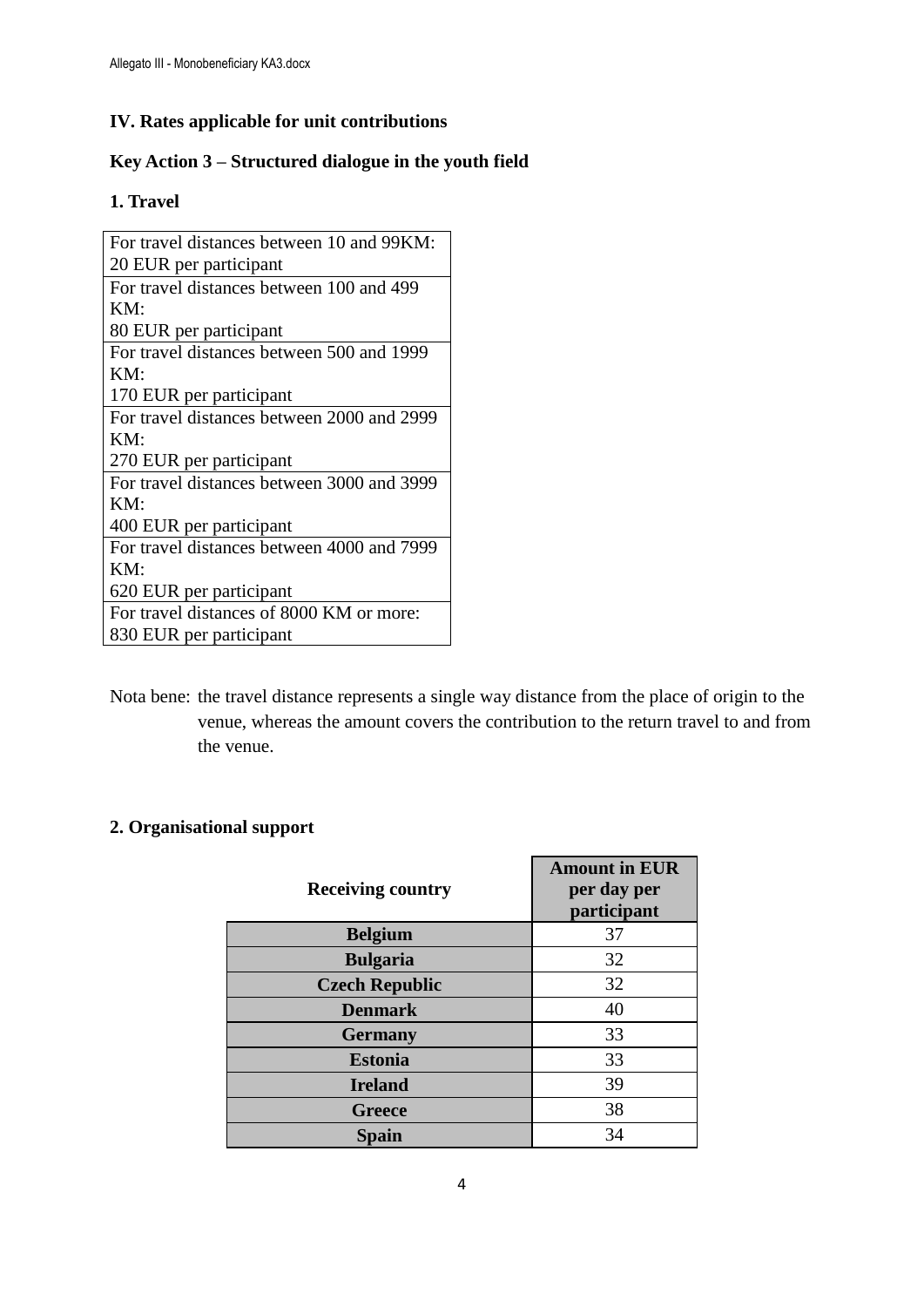|                                                 | <b>Amount in EUR</b> |  |
|-------------------------------------------------|----------------------|--|
| <b>Receiving country</b>                        | per day per          |  |
|                                                 | participant          |  |
| <b>France</b>                                   | 37                   |  |
| Croatia                                         | 35                   |  |
| <b>Italy</b>                                    | 39                   |  |
| <b>Cyprus</b>                                   | 32                   |  |
| Latvia                                          | 34                   |  |
| Lithuania                                       | 34                   |  |
| Luxembourg                                      | 36                   |  |
| <b>Hungary</b>                                  | 33                   |  |
| <b>Malta</b>                                    | 37                   |  |
| <b>Netherlands</b>                              | 39                   |  |
| <b>Austria</b>                                  | 39                   |  |
| <b>Poland</b>                                   | 34                   |  |
| Portugal                                        | 37                   |  |
| Romania                                         | 32                   |  |
| <b>Slovenia</b>                                 | 34                   |  |
| <b>Slovakia</b>                                 | 35                   |  |
| <b>Finland</b>                                  | 39                   |  |
| <b>Sweden</b>                                   | 39                   |  |
| <b>United Kingdom</b>                           | 40                   |  |
| former Yugoslav Republic of<br><b>Macedonia</b> | 28                   |  |
| <b>Iceland</b>                                  | 39                   |  |
| Liechtenstein                                   | 39                   |  |
| <b>Norway</b>                                   | 40                   |  |
| <b>Turkey</b>                                   | 32                   |  |
| <b>Partner Country neighbouring the</b><br>EU   | 29                   |  |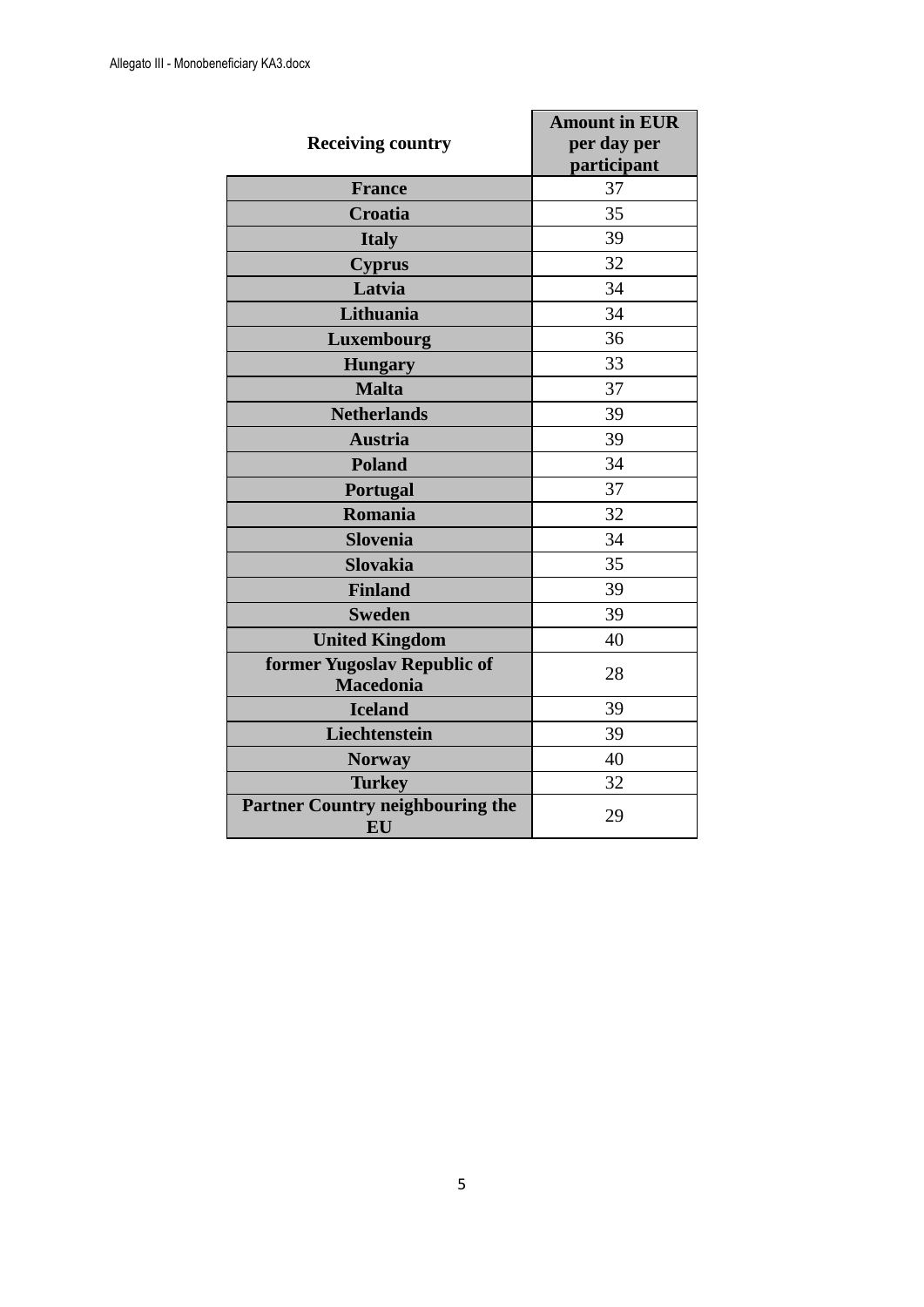### **V. Provision of supporting documents**

In accordance with Article II.20, the beneficiary may be subject to checks and audits in relation to the Agreement. Checks and audits aim at verifying whether the beneficiary managed the grant in respect of the rules set out in the Agreement, in order to establish the final grant amount to which the beneficiary is entitled. To that effect, the beneficiary may be subject to the following types of checks:

- Final report check: NA check at final report stage undertaken at the NA premises in order to establish the final grant amount to which the beneficiary is entitled. This type of check will be undertaken in all cases;
- Desk check: in-depth check of supporting documents at the NA premises, usually at or after final report stage, if the Agreement is included in the NA sample for desk checks required by the European Commission or if the NA included the Agreement for a targeted desk check based on its risk assessment ;
- On the spot check: check at the premises of the beneficiary organisation or at any other relevant premise for the execution of the Project. The beneficiary may be subject to an on the spot check if the Agreement is included in the NA sample for on the spot checks required by the European Commission or if the NA included the Agreement for a targeted on the spot check based on its risk assessment. There are three types of possible on the spot checks:
- On the spot check during action: check undertaken during the implementation of the Project
- On the spot check after action: check undertaken after the end of the Project and usually after the final report check;

The table below specifies the subject of the NA verification for each budget category under the different types of checks. The beneficiary shall note that the NA may request for any type of check also supporting documents or evidence that are typically specified for another type of check in the table below.

In view of checks, the beneficiary shall supply supporting documents in original. In so far as the beneficiary is legally not authorised to send original documents to the NA for final report or desk checks, the beneficiary may send a copy thereof instead. The NA shall return original supporting documents to the beneficiary upon its analysis thereof.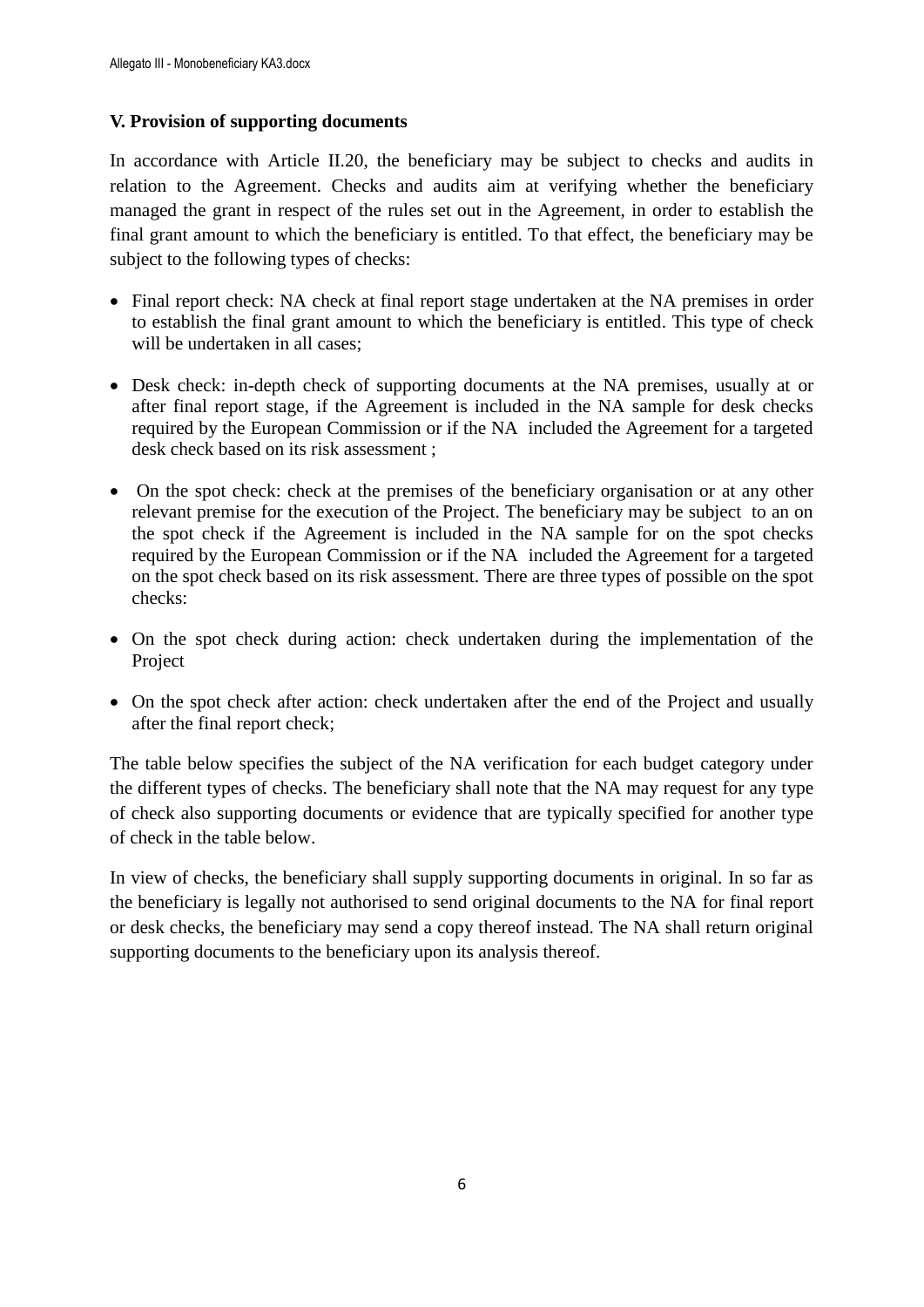# **[Key Action 3- youth]**

| <b>Budget</b>                   | <b>Final report</b> | <b>Desk check</b>                                                             | On-the-spot                                                              | <b>System check</b>                                                      | On-the spot                                                                                                                                       |
|---------------------------------|---------------------|-------------------------------------------------------------------------------|--------------------------------------------------------------------------|--------------------------------------------------------------------------|---------------------------------------------------------------------------------------------------------------------------------------------------|
| category                        | check               |                                                                               | check during<br>action                                                   |                                                                          | check after<br>action                                                                                                                             |
| <b>Travel</b>                   | Final report        | Final report<br>Supporting<br>documents<br>specified in<br>Article<br>II.16.2 | Reality and<br>eligibility of<br>the activity<br>and the<br>participants | Reality and<br>eligibility of<br>the activity<br>and the<br>participants | Final report<br>Supporting<br>documents<br>specified in<br>Article<br>II.16.2<br>Recording of<br>Project<br>expense in<br>beneficiary<br>accounts |
| Organisational<br>support       | Final report        | Final report<br>Supporting<br>documents<br>specified in<br>Article<br>II.16.2 | Reality and<br>eligibility of<br>the activity<br>and the<br>participants | Reality and<br>eligibility of<br>the activity<br>and the<br>participants | Final report<br>Supporting<br>documents<br>specified in<br>Article<br>II.16.2<br>Recording of<br>Project<br>expense in<br>beneficiary<br>accounts |
| <b>Special needs</b><br>support | Final report        | Final report<br>Supporting<br>documents<br>specified in<br>Article<br>II.16.4 | Reality and<br>eligibility of<br>the activity<br>and the<br>participants | Reality and<br>eligibility of<br>the activity<br>and the<br>participants | Final report<br>Supporting<br>documents<br>specified in<br>Article<br>II.16.4<br>Recording of                                                     |